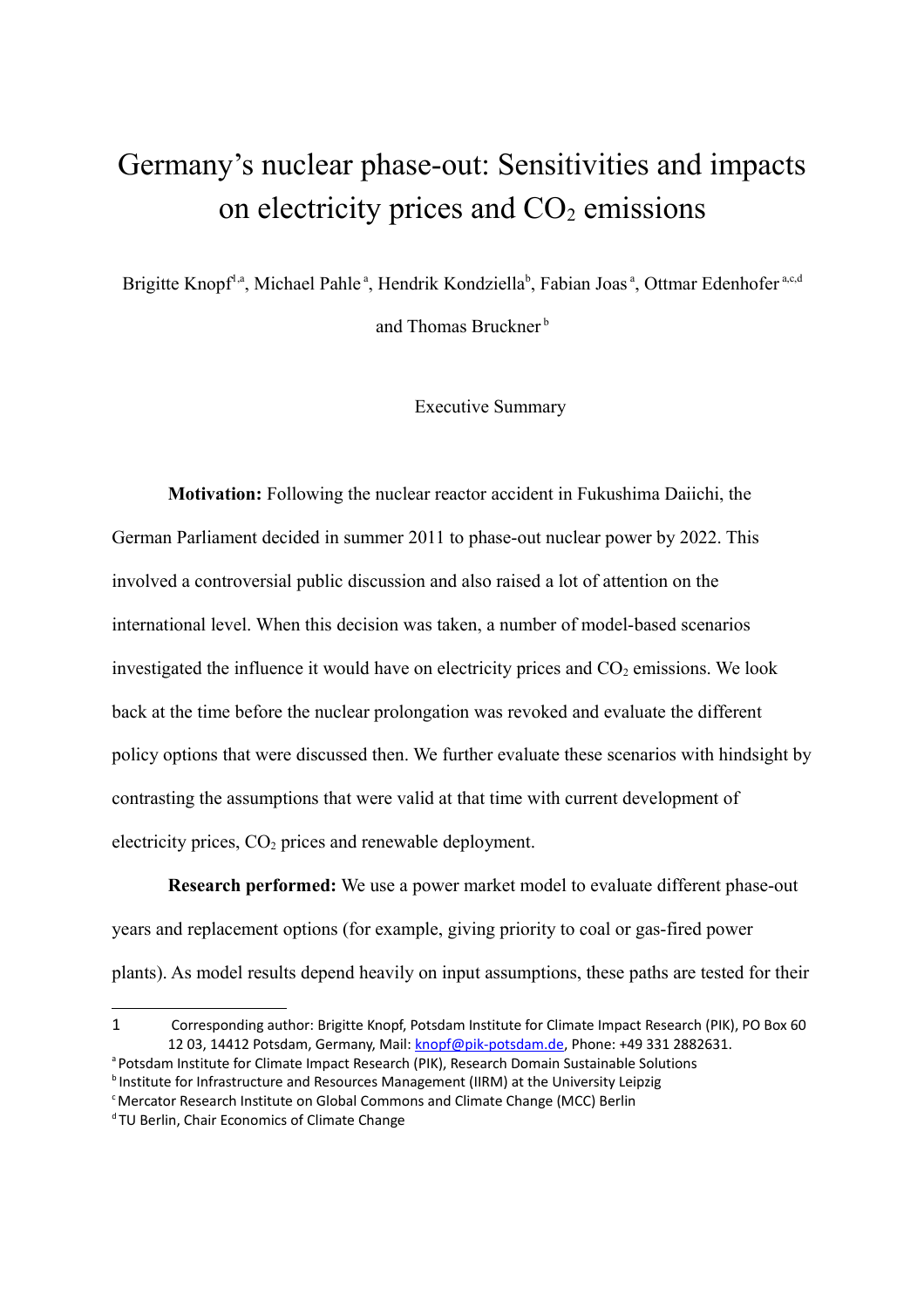robustness in sensitivity analyses in which individual assumptions are varied. This is completed by a comparison with electricity prices from other model-based studies. In addition, we relate the model-based analysis to the current situation. The comparison of different studies in combination with the results from the sensitivity analysis allows us to assess the range of results for the situation-as-is and their potential underlying causes and to distil some policy implications over the whole portfolio of available scenarios. We find that some of the assumptions taken at that time are no longer valid and widen the perspective from the isolated effect of the nuclear phase-out towards the challenges of the overall Energiewende.

Model-based scenarios that were conducted at the time of the decision of the nuclear phase-out found that  $CO<sub>2</sub>$  emissions would be kept at levels that are in line with national reduction targets but that the phase-out would result in an increase in wholesale electricity prices. A sensitivity analysis reveals that these results crucially hinge on some fundamental model assumptions. In particular the development of fossil fuel and  $CO<sub>2</sub>$  prices can induce larger variations of the electricity price than the nuclear phase-out itself. Contrary to what had been expected in 2011,  $CO<sub>2</sub>$  prices have decreased and deployment of renewables has exceeded government plans since then. Mainly because of this the earlier model projections differ from current observations, which on one hand partly counteract the expected the negative effect of the nuclear phase-out on electricity prices, but on the other hand increased the challenges for the mitigation of  $CO<sub>2</sub>$  emissions and security of supply. This implies that it is not possible to isolate the effect of the phase-out decision on electricity prices and  $CO<sub>2</sub>$ emissions but that the broader picture must be taken into account. This underlines the importance of sensitivity analyses and suggests that policy-makers need to consider scenarios that analyze the whole range of possible future developments.